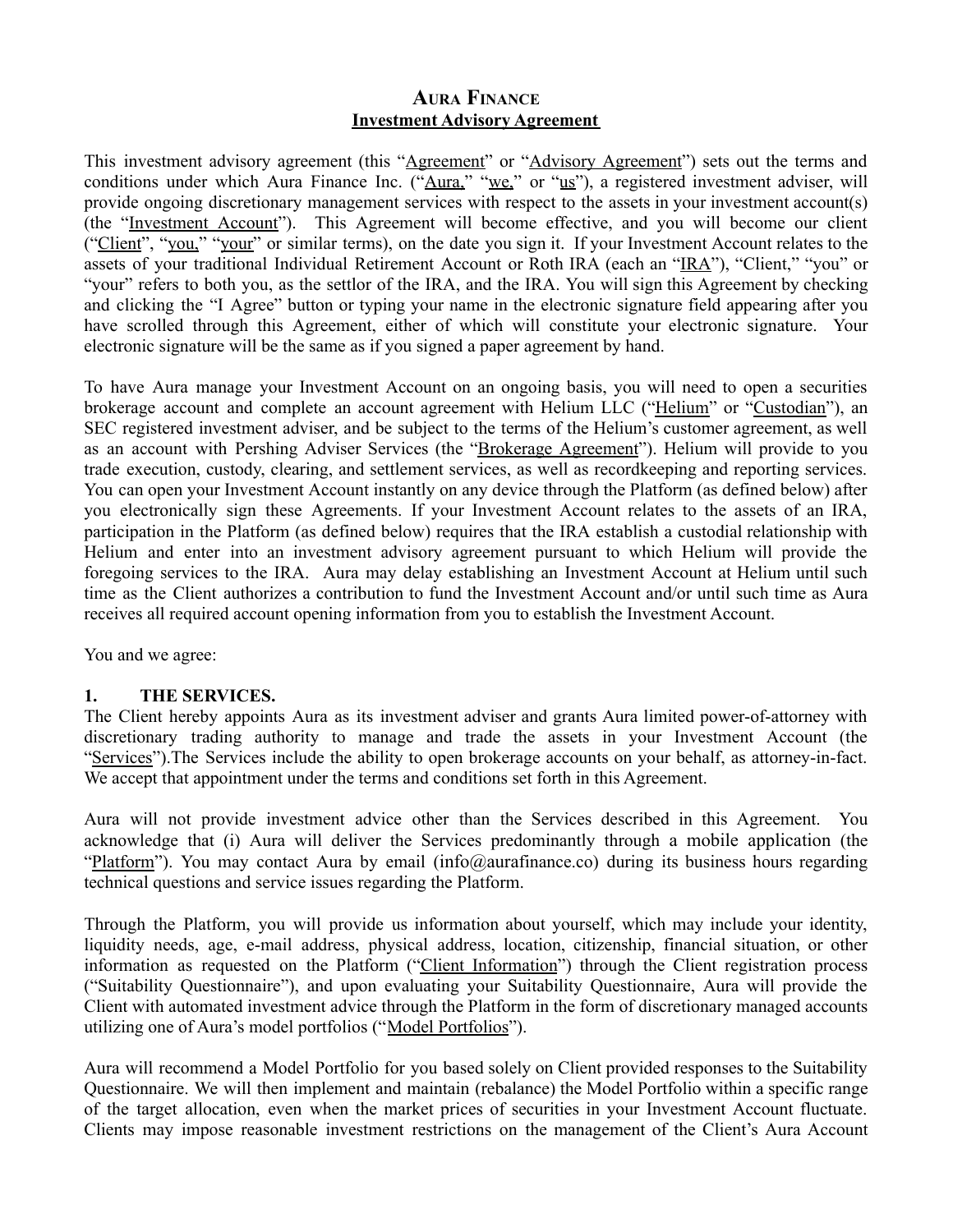through the Platform. Such restrictions may result in a Client's Aura Account being concentrated in one or a few sectors, industries, or securities. Concentrated positions typically increase the risk and volatility of the Aura Account and may result in a decrease in diversification. Clients who implement an investment decision that is outside the scope of the recommendations should understand that such a decision may not be appropriate based on the Client's risk profile and that the Client's portfolio may perform worse over any time horizon than a portfolio designed according to recommendations or any other investment strategy.

You authorize us, without your prior consultation, consent or approval, to give instructions to Helium to implement securities transactions for your Investment Account. Our authority will include the ability to: invest in and trade publicly traded single stocks, treasuries, fixed income, municipal bonds, and exchange traded funds ("ETFs") and periodically rebalance your portfolio; and implement all of the above based on a Model Portfolio and any reasonable investment restrictions you make on the Platform regarding portfolio construction. In addition, Aura shall have the authority in connection with its provision of advisory services under this Agreement (i) to determine when, how often, and in what amounts to invest or reinvest dividends in your Investment Account; (ii) to determine the timing of purchases in relation to deposits; and (iii) to determine the timing of sales and withdrawals in relation to requests for withdrawals or transfers.

If you have placed a security freeze on your personal information and credit, you consent to the temporary lifting of your security freeze for the purposes of opening your Investment Account with Helium, and to the use of any credit reporting facility or agency report in connection with your Account. Credit will not be extended, as in the case of a margin account, unless Helium or an authorized person contacts you using the contact method provided within the Platform. You also authorize us to deliver to Helium (or any other securities brokerage firm executing transactions on behalf of the Investment Account) a copy of this Agreement as evidence of the authority of Aura to act for and on behalf of your Investment Account.

You acknowledge that Aura does *not provide*: (i) comprehensive financial planning services, and its Services are not a complete investment program; (ii) tax, accounting or legal advice, nor prepare any legal or accounting documents for the implementation of any of the Client's financial or investment plans; and (iii) custody of your Investment Account assets. You are encouraged to consider additional asset classes, strategies and investments to meet your overall investment needs and objectives; and to consult with your tax advisor regarding any tax consequences related to your Investment Account. The Client agrees to review information available to the Client regarding the securities, as well as the brokerage statements, transaction confirmations and tax reporting forms provided by the Custodian for tax-related information. Each Client must rely upon its own representatives, including its own legal counsel and accountant, as to legal, tax and related matters concerning any assets in the Investment Account or any Investment Account transactions and for preparation of any legal, accounting or tax documents. You can access tax documents through the Platform when such documents are ready. You will also be able to download them from the Custodian's website. **The Client and Client's tax advisors are responsible for how investments and the transactions in the Client's Investment Account are reported to the Internal Revenue Service or any other taxing authority. Aura assumes no responsibility to the Client for the tax consequences of any transaction.**

Moreover, neither Aura nor any of its affiliates warrants, represents or otherwise guarantees that an IRA, or any other type of account subject to this Agreement is compliant with the Internal Revenue Code of 1986, as amended (the "Code") in form or function or that any deposits are compliant with the terms of such account or law. Furthermore, neither Aura nor any of its affiliates is responsible for monitoring your IRA, or any other type of account subject to this Agreement for compliance with the Code or determining your individual tax treatment regarding such account. You understand and agree that the responsibility for the establishment and maintenance of an IRA and such account's compliance with the requirements of the Code, and determining your individual tax treatment regarding such account remains exclusively your responsibility. In addition, you understand and agree that neither Aura nor any of its affiliates is responsible for withholding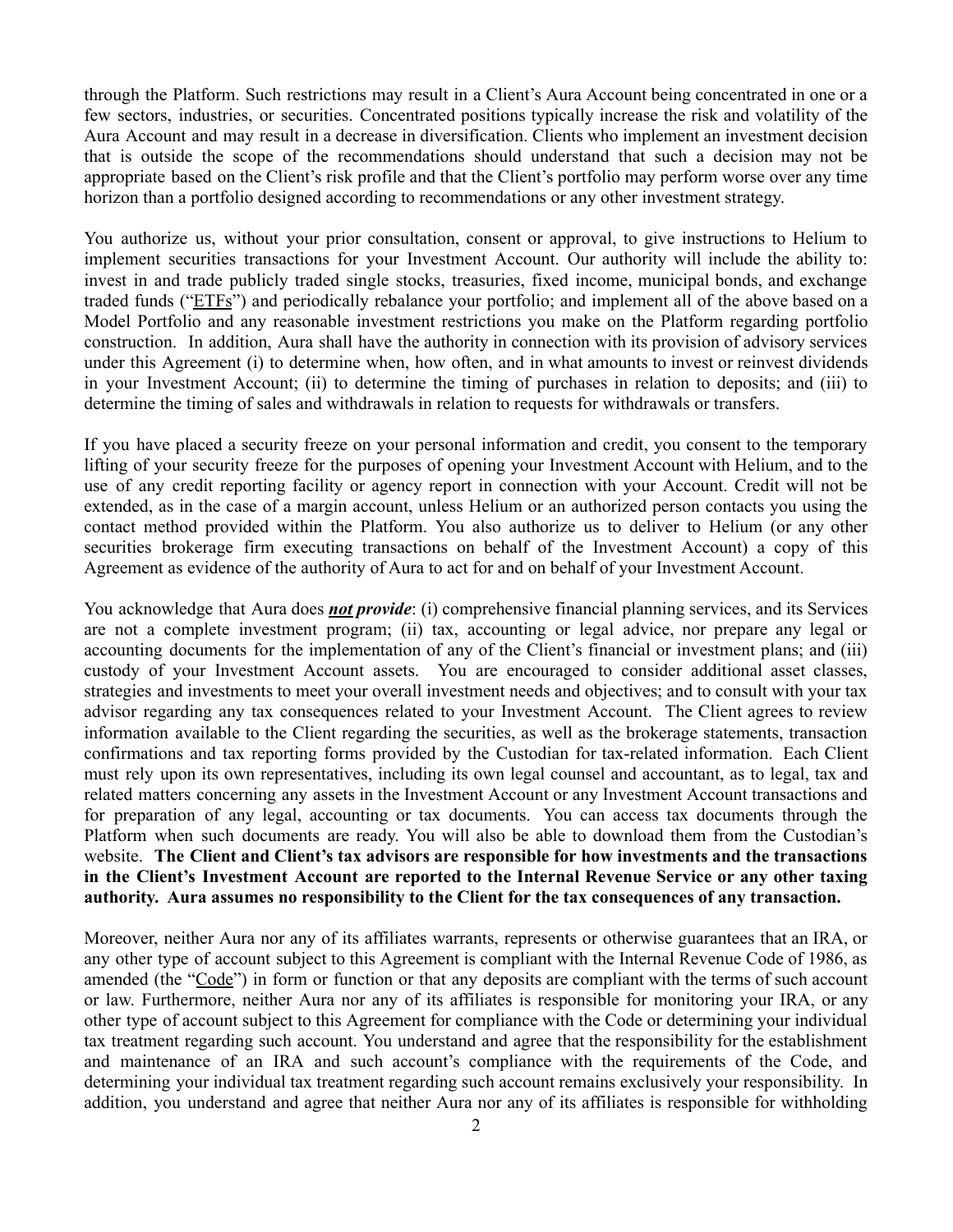any tax penalties that may apply to your IRA, or any other type of account subject to this Agreement or for any state or federal income tax withholding, except as may otherwise be required by applicable law. You understand and agree that you are solely responsible and liable for (i) maintaining and making contributions to, and requesting or taking required minimum distributions from, your IRA; and (ii) applying any and all limitations or restrictions applicable to contributions or deposits into, or transfers or withdrawals from, your IRA.

Aura will be responsible for the review and evaluation of the Client Information that you provide to us in the Suitability Questionnaire and will make Model Portfolio recommendations based on that Client Information. It is your responsibility to update your Client Information on the Platform and update the Client Information through the Platform promptly if there are changes to your financial situation, goals, objectives, personal circumstances, time horizon or if other relevant information changes or becomes available. You are solely responsible for evaluating the merits and risks associated with any investments and the Model Portfolio recommended by Aura or any reasonable investment restrictions placed on your Investment Account by you. Aura further reserves the right, in its sole discretion from time to time, upon providing prior notice to Clients, to engage any investment service provider from which Aura may obtain any or all investments, change any such investment service provider and to make additional investment service providers available through the Platform. In providing its services, Aura or any of its affiliates may, subject to applicable laws and regulations, engage unaffiliated vendors or other contractors to aid it in fulfilling its duties under this Agreement or to provide ancillary enhancements or features of the services contemplated herein. Additionally, in performing its obligations under this Agreement, Aura may, at its own discretion, delegate any or all of its discretionary investment, advisory, and other rights, powers, and functions hereunder to any of its affiliates or to any third parties, without your written consent, provided that Aura shall always remain liable to you for its obligations hereunder.

### **2. ACCOUNT REQUIREMENTS.**

Aura may reserve the right from time to time to require a minimum investment to create an account. For example, certain of our investment strategies may require a minimum asset threshold for access. The Client retains sole ownership of the Investment Account (i.e. the right to withdraw securities or cash and receive transaction confirmations).

### **3. CLIENT INFORMATION**

You confirm that all of the Client Information you have provided through the Platform, including the Suitability Questionnaire, is true, accurate and complete in all respects. Without limiting the generality of the preceding sentence, you represent and warrant that you are neither insolvent nor have you been found by a court or regulatory body to be bankrupt or insolvent through a judicial or regulatory proceeding. You agree to notify us promptly of any change in information that may be relevant to your financial circumstances. You understand that Aura will contact you at least annually through the Platform, email or through any other means deemed appropriate, to request that you review your Investment Account to determine whether it should be modified. You agree to periodically review the Client Information and Suitability Questionnaire you have provided for accuracy and provide material updates promptly using the Platform. You acknowledge and agree that Aura relies on the Client Information you provide through the Platform to provide the advisory services subject to this Agreement. You further acknowledge and agree that Aura shares some or all of your information with the Custodian and that, subject to the terms and conditions of the Brokerage Agreement, the Custodian relies on such information to perform certain compliance functions including verifying your identity for customer identification purposes and anti-money laundering purposes and confirming that U.S. firms like Aura and Custodian are permitted to provide you with services under applicable U.S. economic sanctions against various countries, individuals, and organizations.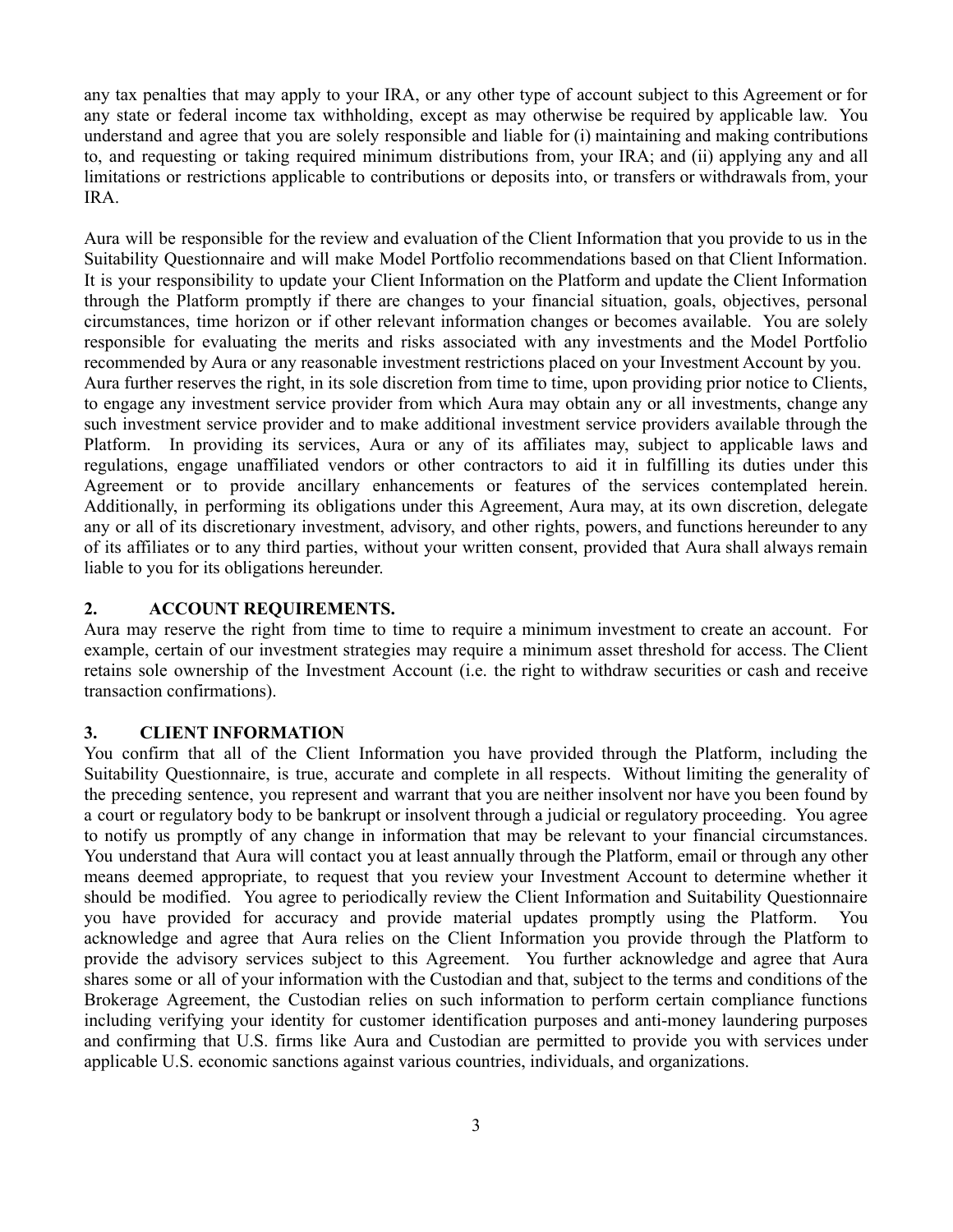#### **4. FUNDING THE ACCOUNT.**

You will be required to connect your Investment Account to your bank or other account from which you intend to transfer moneys to fund the Investment Account (the "Funding Account") by entering into the Platform, true, accurate, current, and complete information about your Funding Account, including the American Bankers Association routing number and account number for the Funding Account. You agree that, by initiating or directing a deposit, you authorize the bank or other vendor that Aura engages from time to time to facilitate the use of the Automated Clearing House ("ACH") payment system for the transfer of money to or from the Custodian (such bank or vendor, the "ACH Operator") to request that the financial institution that maintains your Funding Account transfer the amount of the deposit to the Custodian for deposit in your Investment Account. You agree and acknowledge that you are responsible for any fees, charges, or expenses imposed by your financial institution that maintains your Funding Account in connection with any deposit or transfer of money to or from your Investment Account. You further agree and acknowledge that, unless otherwise agreed to by Aura and the Custodian, you do not have any right to fund (or direct the funding of) any deposit or transfer of money to or from your Investment Account in any manner other than by an ACH transfer to the Custodian. Aura and the Custodian reserve the right to accept cash funded from other sources as they may mutually agree and to the extent permitted by applicable law and such cash funding methods may be subject to additional terms and conditions, which will be disclosed to you.

You acknowledge that your Investment Account will not be connected to your Funding Account unless and until you receive a confirmation through the Platform indicating you have successfully connected the Investment Account and Funding Account.

You further agree that, by initiating, authorizing, or directing a deposit or transfer to your Investment Account, you authorize Aura to place orders with the Custodian, in the capacity of broker/dealer, on your behalf for purchases of the securities that comprise your Investment Account the time(s) and in amounts calculated by Aura. You agree and acknowledge that any deposit or transfer to your Investment Account may not be canceled by you following the initiation and/or authorization of such transaction. To permit sufficient time to ensure that the transfer of assets into your Investment Account has been successfully completed by the financial institution that maintains your bank account, Aura may wait up to five Business Days after the day the Custodian credits the applicable deposit to your Investment Account to generate and place orders. As used herein, "Business Day" means any day on which all banks (or the applicable branch thereof) involved in any transfer of funds are physically open for business during their normal business hours, and specifically excluding any U.S. federal holiday and any day on which any applicable securities exchange is not open during its normal business hours. You hereby acknowledge and agree that, as a result, each deposit or transfer you make generally will not be invested in your Investment Account for up to five Business Days and that such un-invested cash will not be subject to financial gains or losses resulting from movement in market prices during that time period.

You represent and warrant that none of the money you deposit in your Investment Account is derived from, or will be used to promote the conduct of, any crime or other illegal activity. You agree not to deposit (or direct the deposit of) any money in your Investment Account that comes from, or that will be used to promote the conduct of, any crime or other illegal activity. You represent that no individual or entity has an interest in any money you use for deposits or in any money or securities in your Investment Account other than you or any other individual you have disclosed to Aura during account opening.

You further agree that, if your Funding Account is closed or restricted after you connect it to the Investment Account, you will have no right to make additions to or withdrawals from your Investment Account unless and until: (i) the Funding Account is reopened or unrestricted; or (ii) you successfully connect a different and adequately funded Funding Account to the Investment Account. Notwithstanding the foregoing, if your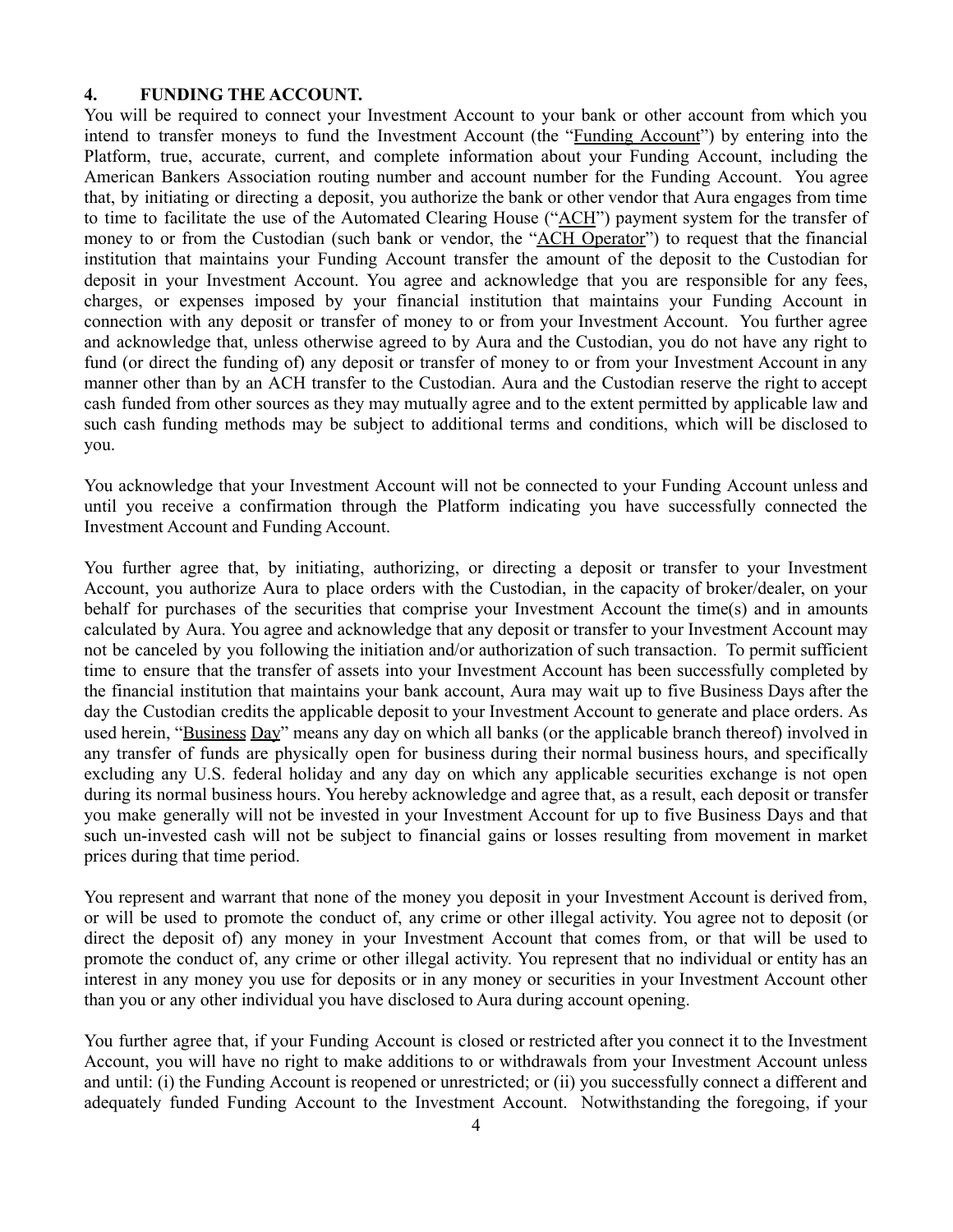Investment Account relates to the assets of an IRA, the IRA must establish a custodial relationship with Helium and enter into a Brokerage Agreement with Helium.

# **5. WITHDRAWALS.**

You may withdraw money from your Investment Account by initiating a withdrawal request through the Platform at any time. Aura designs its portfolios as long-term investments and the withdrawal of assets may impair the achievement of your investment objectives. You acknowledge and agree that, notwithstanding anything to the contrary in any agreement governing your participation in the platform, including this Advisory Agreement, you will not be able to request withdrawals or sales, unless and until you connect a bank account to your Investment Account. You agree that, by requesting a withdrawal, you authorize Aura to place an order with the Custodian, in the capacity of broker/dealer, on your behalf to sell the securities in your Investment Account at the time(s) and in amounts calculated by Aura. You agree and acknowledge that any withdrawal, or transfer from your Investment Account, and/or sales of securities, may not be canceled following the initiation, authorization, and/or direction of such transaction. Aura will undertake good faith efforts to generate and place the orders for such sales on the Business Day you request a withdrawal, but you acknowledge and agree that such orders may be placed at any time within five Business Days after your request. Any withdrawal request you initiate will be sent to the ACH Operator. You agree that, by requesting a withdrawal, you authorize the ACH Operator to request that the Custodian transfer the proceeds of the applicable sales in the amount you request to your Funding Account. You acknowledge and agree that the Custodian will not initiate a transfer of money for a withdrawal until the Business Day after the last applicable sale for such withdrawal has settled and that it may take up to seven to ten Business Days after the Custodian initiates a transfer of money for the proceeds of a withdrawal to arrive at the destination account.

You further acknowledge and agree that Aura and the Custodian may require additional information from you before effecting any withdrawal request, and that such requested withdrawal may be subject to delay or cancellation in the event that you do not timely provide such additional information.

Further, when securities are withdrawn, you may be subject to transaction fees, and/or tax consequences, such as any direct or indirect local, state, federal, or foreign taxes, levies, duties or similar government assessments of any nature, including value-added, use, or withholding taxes (collectively, "Taxes"). You are responsible for paying all Taxes associated with your participation in the platform, excluding taxes based on Aura's net income or property. If Aura and/or the Custodian has the legal obligation to pay or collect Taxes for which you are responsible under this section, the appropriate amount shall be invoiced to and paid by you, unless you provide Aura and/or the Custodian with a valid tax exemption certificate authorized by the appropriate taxing authority. When you withdraw money from your Investment Account, the Custodian may reduce the amount of the distribution by the amount of any tax mandatory withholding as required by applicable law. You understand and agree that neither Aura nor any of its affiliates is responsible for withholding any tax penalties that may apply to your IRA, or any other type of account subject to this Agreement or for any state or federal income tax withholding, except as may otherwise be required by applicable law.

If the Investment Account relates to an IRA, all additions, contributions and withdrawals are subject to restrictions imposed on the IRA under the Code. Your IRA is intended to constitute a qualified account for tax purposes. Accordingly, if you access the funds held in your IRA, you may trigger a taxable distribution with adverse tax consequences. Moreover, if you withdraw the funds in your IRA before the age of 59-1/2, you may incur penalties in addition to tax liabilities.

# **6. FEES AND EXPENSES.**

**Aura's Fee.** Aura offers the Services for an advisory fee ("Advisory Fee") which varies depending on the value of the assets deposited by the Client (net of withdrawals). The Wrap Program Fee is 100 basis points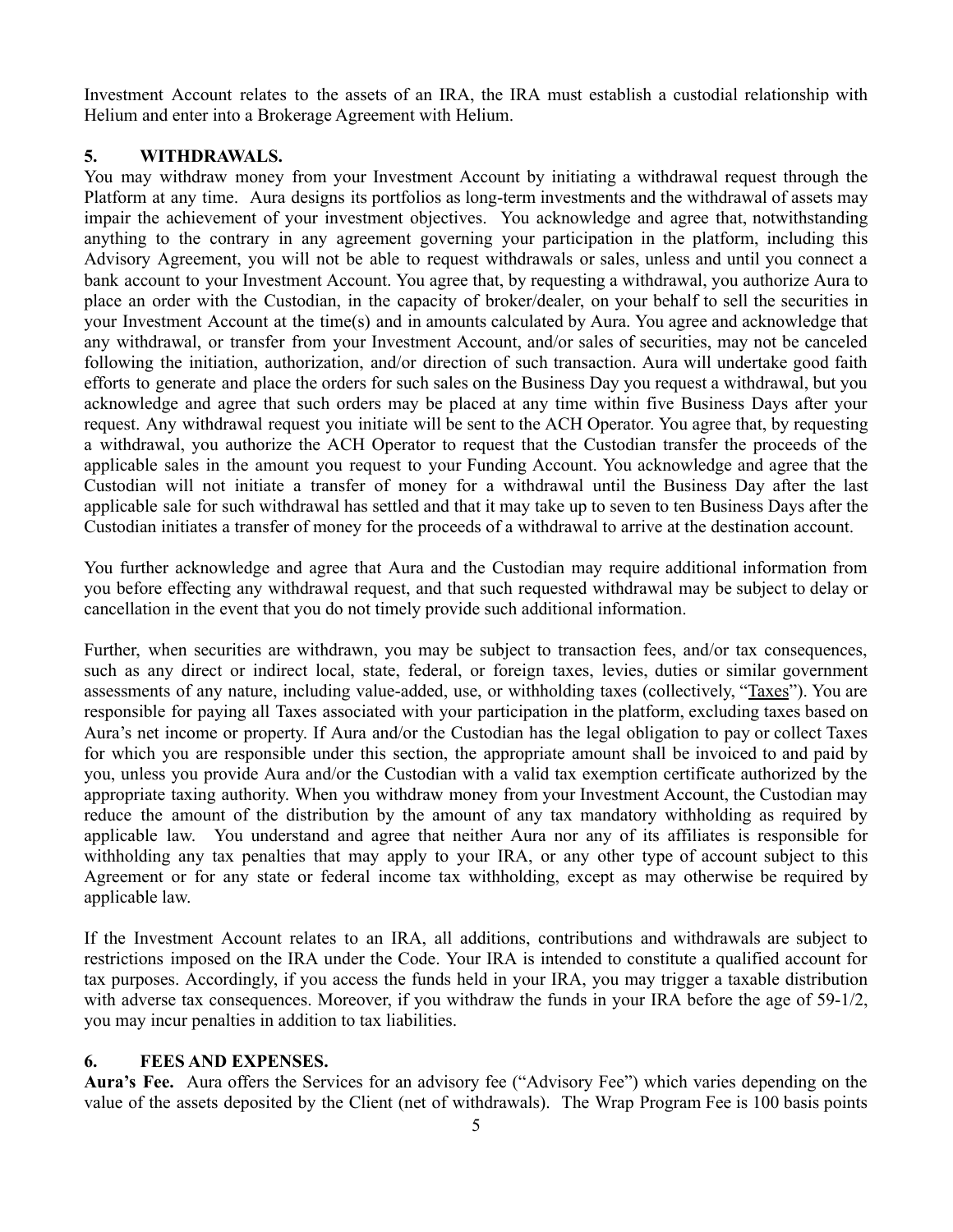(1.00%) per year for clients with greater than \$10,000 in total transfers. For clients who do not meet this threshold, the Wrap Program Fee is \$6.00 per month (no asset-based fee). The Wrap Program Fee will be prorated and charged monthly in arrears. The asset-based fee is based upon the market value of the average daily account balance of the securities and crypto assets portfolio over the preceding month. Since the asset-based fee is determined by average daily account balance, if assets are deposited into or withdrawn from an Aura Account after the inception of a month, the base fee payable with respect to such assets is adjusted accordingly. For the initial period of an engagement, the fee is calculated on a pro rata basis. In the event the Agreement is terminated, the fee for the final billing period is prorated through the effective date of the termination and the outstanding portion of the fee is charged to the Client.

Aura reserves the right to waive all or any portion of the Advisory Fee for any period for any Client or groups of Clients, at its sole discretion. Aura has sole discretion in determining whether or not any Client or potential client may receive lower fees, and Aura shall not be liable to you or any other party in connection with any such decision. If Aura lowers any fees for any Client, it has no obligation to continue to do so, and may cancel such benefit at any time. Negotiated fees may differ based on factors, including but not limited to, the type and size of the account, the historical and/or expected size and number of trades for the account and the client related services to be provided to the client.

**Other Fees.** Aura's fees for the Services do not include other related costs and expenses of the investments the Client may incur through making the investments recommended by Aura in the Client's Investment Account. Aura does not charge these fees to Clients and does not benefit directly or indirectly from any such fees. For example, a Client may incur certain charges imposed by custodians and other third parties. These include transfer fees, brokerage fees, administrative fees and other fees and taxes on brokerage accounts and securities transactions. The issuer of some of the securities or products purchased for Clients, such as ETFs or other similar financial products, may charge product fees that affect Clients. Specific to ETFs, you understand that Aura may invest in shares of ETFs for your Investment Account in accordance with your Investment Account. As a shareholder in these ETFs (and in any money market funds), you will bear a share of the management and other expenses of such ETFs as disclosed in each ETF's prospectus. These expenses are charged by the ETFs' managers and service providers in the normal course of business and are reflected in the share value of the ETFs. These expenses are separate and apart from your Advisory Fee. You will receive from us a notification when ETFs (or money market funds) are purchased for your Investment Account. You agree that it is your responsibility to read the applicable prospectuses in connection with your decision to invest. Additionally, you may incur certain other charges imposed by third party financial institutions. These additional costs may include but are not limited to: paper statement fees, bounced check fees, transfer taxes, wire transfer and electronic fund fees.

**Performance-based Fees.** Aura does not charge any performance-based fees (that is, fees based upon a share of capital gains on or capital appreciation of the assets in an Investment Account).

**Fee Payment.** By signing this Agreement, you authorize and direct Aura to instruct the custodian to deduct the Wrap Program Fee directly from the Client's custodial account at Pershing or linked funding source and pay those fees to Aura. Aura may also take the Wrap Program Fee from a Client's account by instructing Atomic to deduct such fee from the assets in the Client's account, including by selling (liquidating) a sufficient amount of holdings to cover the Wrap Program Fee. You agree and acknowledge that you are responsible for paying any and all fees, including, without limitation, the Advisory Fee, that you owe pursuant to this Agreement. You are responsible for maintaining complete and accurate billing and contact information with Aura.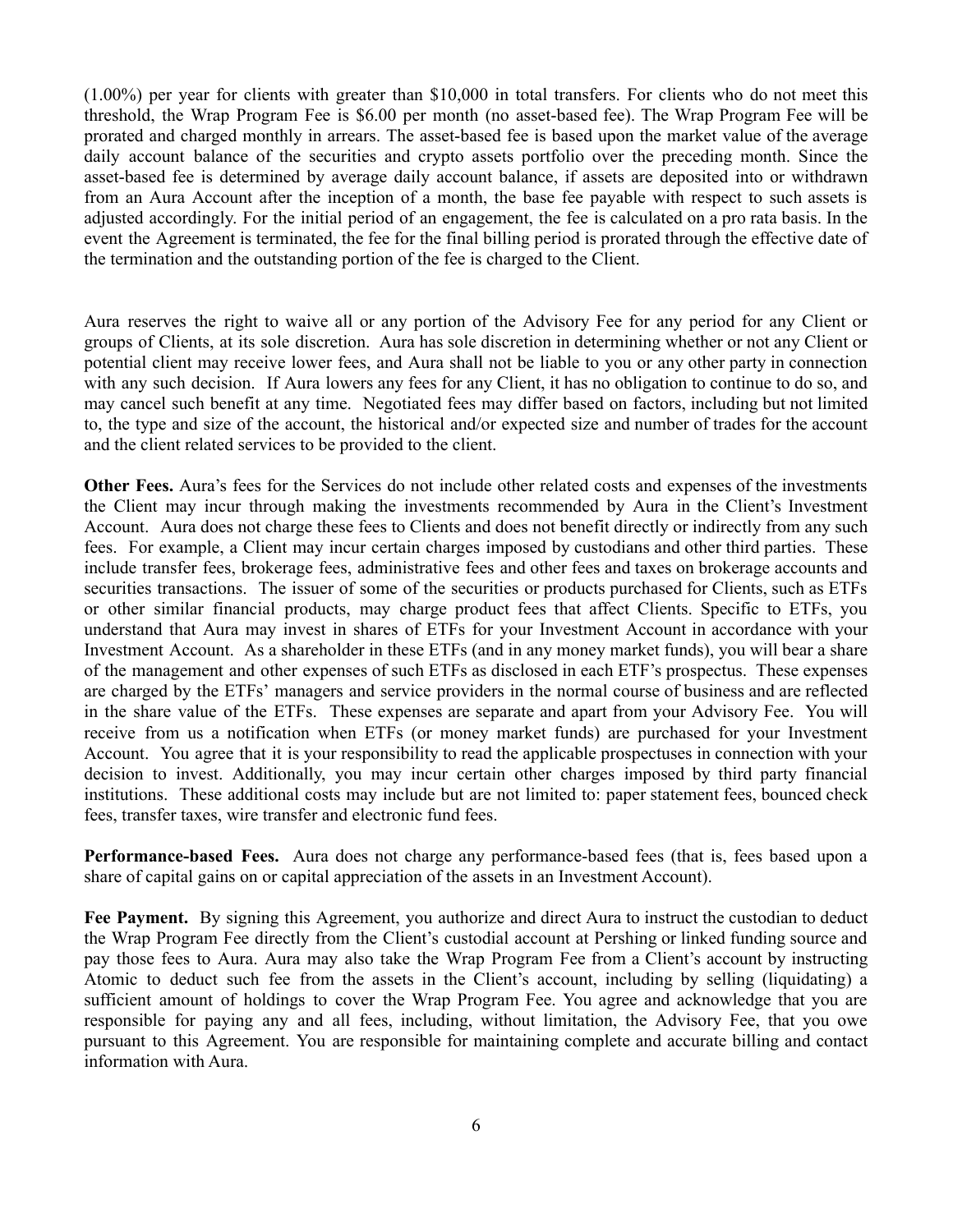You agree and acknowledge that such fee deduction may trigger rebalancing of your Aura Account, in accordance with Aura's rebalancing procedures and portfolio management system, including as described in this Advisory Agreement. Each time a Client uses our advisory services, they reaffirm their agreement that Aura may charge the Client's account, as applicable. In the event Aura cannot charge the Client's account or funding source, it reserves the right to terminate a Client's access to its advisory services. Termination of accounts will be undertaken at Aura's sole discretion. Each Client may also terminate its account at any time. Upon full termination of a Client's account, assets are liquidated as soon as practicable, and money is returned to the Client via the Client's funding source less any Wrap Program Fee due and owing, if applicable. Once the account termination process is initiated, Aura will receive the Wrap Program Fee from the Client with respect to the Client's account, which will be deducted from the transferring proceeds. You acknowledge that such fees may change from time to time and will be available on the Platform and in the Brochure and Relationship Summary (as defined below). In the event of a change in fees, Aura will provide you notice electronically on the Platform. You agree to check the Platform from time to time for updates to the fees applicable to you.

You acknowledge that Aura designed the Platform with frequent investing in mind and that the fee structure might not be economical or appropriate for individuals looking to make few or infrequent small-dollar investments. You acknowledge that the Advisory Fee may exceed the aggregate costs of purchasing separately the products and individual services that comprise the advisory services and the brokerage services offered through the Platform.

## **7. CUSTODY OF ASSETS AND ACCOUNT STATEMENTS.**

Helium, a "qualified custodian" under Rule 206(4)-2 of the Investment Advisers Act of 1940, as amended (the "Advisers Act"), will have possession and provide safekeeping of your assets in the Investment Account (the "Custodian"). As noted above, Aura will not act as the custodian for the assets in your Investment Account. You agree to complete the necessary application materials to open an account with the Custodian after agreeing to this Agreement. All Investment Account transactions will be effected by a payment to, or delivery by, Helium of all cash and/or securities due to or from the Investment Account. Aura is not permitted to instruct the Custodian to deliver funds or securities to ourselves.

Helium will send you electronic notice of all confirmations of securities transactions and provide account statements on a periodic basis, no less than quarterly, identifying the amount of funds and each security in the Investment Account at the end of the period and setting forth all transactions during that period. You are responsible for reviewing the confirmations and statements provided and reporting any discrepancies in the information directly to Helium. You authorize us to instruct Helium to send us trade confirms and monthly statements showing all transactions occurring in your Investment Account during the period covered. You acknowledge that Aura is not responsible for the obligations of the Custodian or any successor custodian and that Aura and the Custodian have separate agreements with you that allocate separate sets of rights and obligations between you and the respective entity. We will not be responsible for any loss incurred by reason of any act or omission by the Custodian, whether in its capacity as a custodian or a broker/dealer; provided, however, that we will make reasonable efforts to require that it perform its obligations with respect to the Investment Account. All transactions concerning the Investment Account shall be binding upon the Client at the Client's sole risk.

### **8. BROKERAGE AND TRANSACTION EXECUTION.**

Upon the Client's agreement to this Agreement and the agreements necessary to open a securities brokerage account with Helium, the Custodian shall also act as the broker/dealer which will execute all orders on behalf of the Investment Account. Aura anticipates (but is not obligated to) that it will combine or "batch" account orders to obtain "best execution," to negotiate more favorable commission rates or to allocate equitably among the Aura Clients differences in prices and commissions or other transaction costs that might have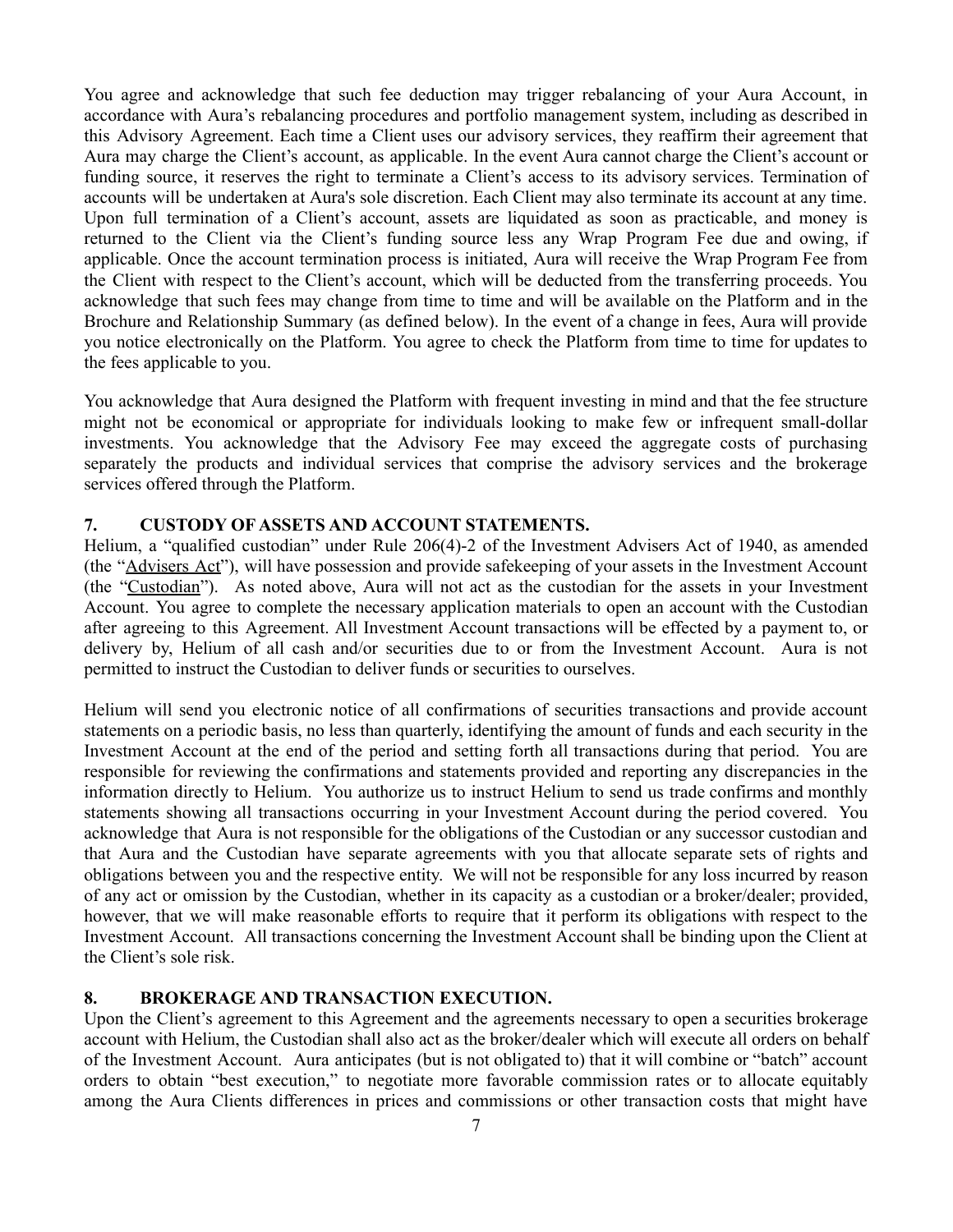been obtained had such orders been placed independently. Under this procedure, transactions will be averaged as to price and transaction costs, and will be allocated among the Investment Accounts in proportion to the purchase and sale orders placed for each Investment Account on any given day. If Aura cannot obtain execution of all the combined orders at prices or for transactions costs that Aura believes are desirable, Aura will allocate the securities Aura does buy or sell as part of the combined orders by following Aura's order allocation policies and procedures.

To participate in the Platform, you must direct all transactions for your Investment Account to Helium. You cannot designate or select a different party for trade execution. Aura anticipates that Helium will provide "best execution" for the Client. However, in the event Aura determines that Helium does not at any time provide "best execution" in its capacity as a subadviser, Aura reserves the right to select a different party to provide "best execution" with respect to such transaction. "Best execution" includes all transaction costs charged to the Investment Account in connection with any trade, but it may also include other criteria and benefits. As such, Aura may retain Helium as subadviser with respect to the Investment Account even if its broker/dealer fees are not the lowest fees which could be charged for such transaction, in consideration for other benefits that the broker/dealer offers to Aura.

## **9. PROXIES AND CORPORATE LEGALACTIONS.**

Aura does not exercise voting authority over Client proxies. Clients will delegate proxy voting authority to Helium pursuant to the Helium Investment Management Agreement.

## **10. DELIVERY OF BROCHURE AND RELATIONSHIP SUMMARY.**

You acknowledge that you have received a copy of Aura's Form ADV Part 2A ("Disclosure Brochure") and Part 3 ("Relationship Summary"), delivered electronically and available on the U.S. Securities and Exchange Commission's Investment Adviser Public Disclosure webpage on www.adviserinfo.sec.gov, which contains certain disclosures concerning brokerage practices, risk factors and potential conflicts of interest, all of which may be amended from time to time subject to law. You may also obtain a copy of Aura's Disclosure Brochure, and Relationship Summary, upon request by emailing info@aurafinance.io.

### **11. CONFIDENTIALITY, PRIVACY, AND TRUSTED CONTACT.**

The information you provide to Aura, including your personal information, is subject to the terms of Aura's Privacy Policy, which is available at https://www.iubenda.com/privacy-policy/81561130/legal.By entering into this Agreement, you acknowledge receipt of the Privacy Policy, which Aura may amend from time to time by posting new versions on the Platform.

Except as required by law or requested by regulatory authorities, Aura agrees to maintain in strict confidence all of your nonpublic personal and financial information that you furnish to Aura, except for information that you explicitly agree to share publicly. You agree that you shall not use investment advice or other confidential information you receive from Aura for developing a service that competes with the Platform or the services of Aura or any of its affiliates.

You consent to Aura recording and/or monitoring your telephone calls and electronic communications with representatives and associated persons of Aura without further notice. You expressly authorize Aura representatives or associated persons to contact you for purposes of evaluating the offering of the advisory services, the Platform, and other products and services by calling, writing, or emailing at the telephone number(s), mailing address, and/or email address(es) you provide in connection with your Investment Account, including any additional or updated telephone numbers, mailing addresses, or email addresses. The authorization in the preceding sentence will remain in effect unless and until you specifically revoke it by notifying Aura or associated persons with whom you are in contact.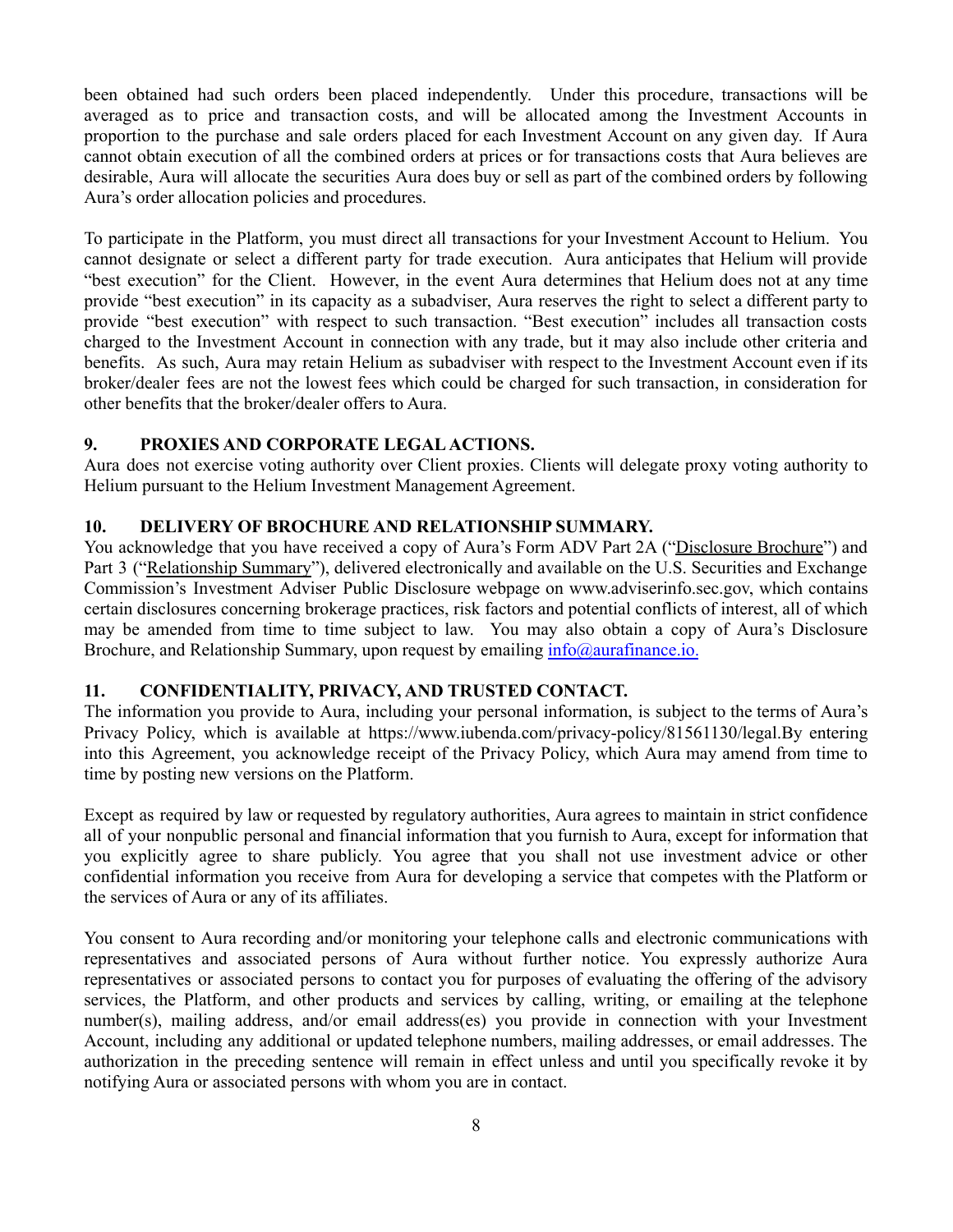Furthermore, you may appoint an adult at least 18 years of age as a Trusted Contact Person whom we may contact about your Investment Account. We may disclose information about your Investment Account to your Trusted Contact Person to address possible wrongful or unauthorized use of your assets or to confirm the specifics of your contact information, health status, or the identity of any legal guardian, executor, trustee, or holder of a power of attorney.

### 12. **ACKNOWLEDGEMENTS, REPRESENTATIONS AND COVENANTS.**

You understand, agree and confirm to Aura that:

**Authority.** You have the full legal power, authority and capacity to enter into this Advisory Agreement. You certify that you are of legal age to enter into contracts in the state where you live. This Agreement constitutes a legal, valid and binding obligation on you with respect to your Investment Account. You acknowledge that you are solely responsible for carefully reviewing and understanding all terms and conditions of this Agreement. You acknowledge and agree that you are fully responsible for all acts and omissions relating to the use of the Platform, including the deposit and contributions to and withdrawals from your Investment Account, by any person who uses your user account and password(s), as described in the Terms of Use. You may not share your password(s) with others, and you must notify Aura immediately if you know or suspect that the confidentiality of your password(s) has been compromised. You are the only person who may use your user account and password to access the Platform and your Investment Account.

You represent and warrant that no term of this Agreement conflicts with or violates any duty you have under any law, regulation, or agreement.

**The Platform is appropriate.** You have evaluated the Platform and determined that it is appropriate for you, taking into account all relevant factors, including, your need for investment advice, your risk tolerance and investment experience, your particular financial needs and circumstances, and the fees charged for the account versus other types of investment accounts. You understand that, depending on the circumstances, the brokerage and execution services offered through this Platform may be available for less money (but without the ongoing advisory services) through a commission-based brokerage account. You acknowledge that your Investment Account is not intended solely as a cash management vehicle.

**Investment Risks.** You are aware of and willing to assume the risks involved with investing your Investment Account. You understand that Aura and its affiliates do not guarantee the future performance of your assets in the Investment Account or any specific level of performance, the success of any investment recommendation or the success of our overall management of your Investment Account. Our investment recommendations are subject to various market, currency, economic, political and business risks. Investment decisions will not always result in profitable outcomes. Investment performance of any kind can never be predicted or guaranteed, and Aura does not guarantee that you will avoid financial loss. Aura does not make any guarantee that the investment objectives, expectations or targets described on the Platform will be achieved, including without limitation any risk control, risk management, or return objectives, expectations, or targets. Neither Aura nor any of its affiliates guarantees the success of any given investment decision or strategy that Aura may recommend or undertake, or the success of the overall management of the Investment Account through the Platform. **You may experience losses, including potentially a complete loss of your investment. You acknowledge that you have read the additional risk disclosures in Aura's Disclosure Brochure.**

**U.S. Resident.** You acknowledge that the Platform is intended for natural persons who are citizens or other lawful residents of the U.S. and who are located in the U.S., and that neither Aura nor its affiliates intend to offer the Platform, any securities, or any other products or services outside of the U.S. You acknowledge that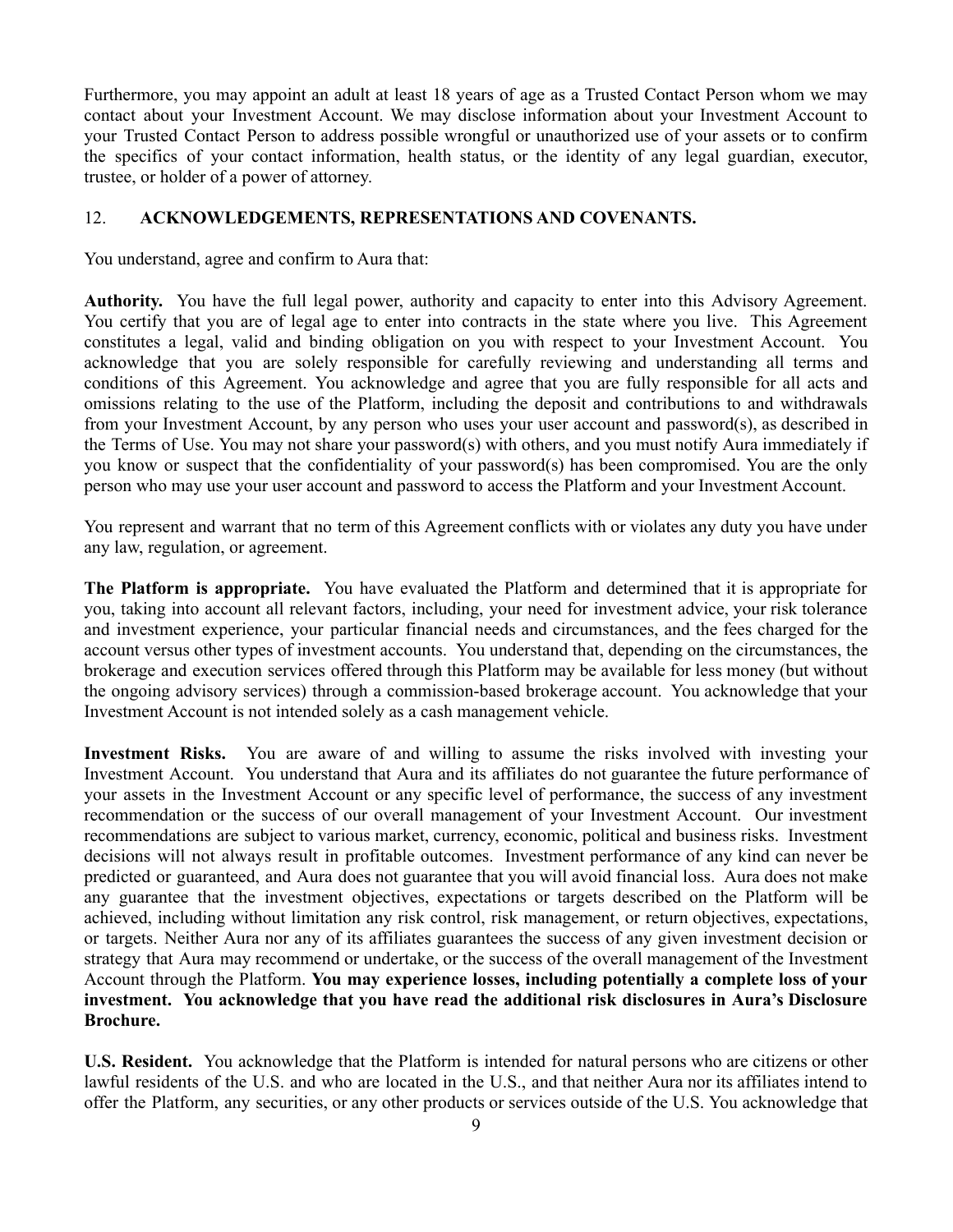Aura and its affiliates do not offer the Platform to non-resident aliens subject to tax withholding. Neither Aura nor its affiliates represent or warrant that any aspect of the Platform, including information available from the Platform and information provided through the Platform, complies with any law or regulation of any jurisdiction outside of the U.S. You represent and warrant that you are a lawful resident of and located in the U.S., you have a valid U.S. residential mailing address, and that you have been lawfully issued by the government of the U.S. the social security number or tax identification number you provided to Aura when applying for your Investment Account using the account opening functionality through the Platform.

**Limitation of Liability.** You understand that, except as otherwise provided by law, neither we nor any (a) of our officers, partners or directors (or persons performing similar functions); (b) of our employees and representatives; or (c) persons directly or indirectly controlling us or controlled by us (as defined in the Advisers Act) (together, our "Affiliates"); or (e) any of our agents, including any service providers, (together with our Affiliates, the "Indemnified Persons") will be liable for (i) any obligations, costs, fees, losses, liabilities, claims, judgments, actions, damages and expenses, including but not limited to attorneys' fees, expenses and court costs ("Losses") paid, suffered, incurred or arising from the Services or any investment decision made or other action taken or not taken in good faith by us with the degree of care, skill, prudence and diligence that a person acting in a fiduciary capacity would use under the circumstances; (ii) any Losses arising from adhering to your written or oral instructions; or (iii) any act or failure to act by Helium or any other third party; or (iv) any loss arising from any services provided to Client prior to the execution of this Agreement by any person or entity who at the time of the provision of such services was not an Indemnified Person; (v) the loss or failure or delay in performance of any obligation under this Agreement arising out of or caused, directly or indirectly, by circumstances beyond Aura's reasonable control, including acts of God, earthquakes, fires, floods, wars, terrorism, civil or military disturbances, sabotage, epidemics, riots, interruptions, loss or malfunctions of utility, telecommunications, computer software or hardware, transportation or communication service, accidents, labor disputes, acts of civil or military authority, governmental, regulatory authority or securities exchanges actions, the inability to obtain labor, material, equipment, or transportation and a custodian refusing to act on Aura's instructions; or (vi) any loss that Client may suffer for any reason whatsoever that is outside the Investment Account or the relationship between the parties; or (vii) any failures arising out of the use of the Platform. If the assets we are managing in your Investment Account under this Agreement are only a portion of your total assets, we will not be responsible for (a) any of your assets that we are not managing under this Agreement; or (b) diversifying all of your assets. For the avoidance of doubt, this Agreement only pertains to Aura's discretionary advisory services as previously described. In addition, Aura shall have no liability for Client's failure to inform Aura promptly of changes in Client's financial and/or economic situation, Client's investment objectives, or any restrictions Client wishes to impose that may affect the management of the assets in the Investment Account, as applicable. Nothing in this Agreement will waive or limit any rights that you may have under federal and state securities laws for the advisory services you receive under this Agreement.

**Indemnification.** You will defend, indemnify and hold all of the Indemnified Persons harmless from any and all Losses sustained by any Indemnified Party arising out of or in connection with (i) any breach of this agreement by Client, including your failure to provide true, accurate, complete, and current information or to update information or any misrepresentations or omissions made by you in this Agreement; (ii)any use of or access to the Platform and the advisory services provided hereunder, (iii) any direction, instruction or communication you provide to us or any other Indemnified Party in connection this Agreement, your Investment Account (including deposits, withdrawals, or transfers of assets to or from such account) or the assets in your Investment Account or (iv) any claim brought against any Indemnified Person relating to services provided to Client prior to the execution of this Agreement by any person who at the time of the provision of such services was not an Indemnified Person. This indemnification shall survive the termination of this Agreement, the Client's use of the Platform and the Investment Account.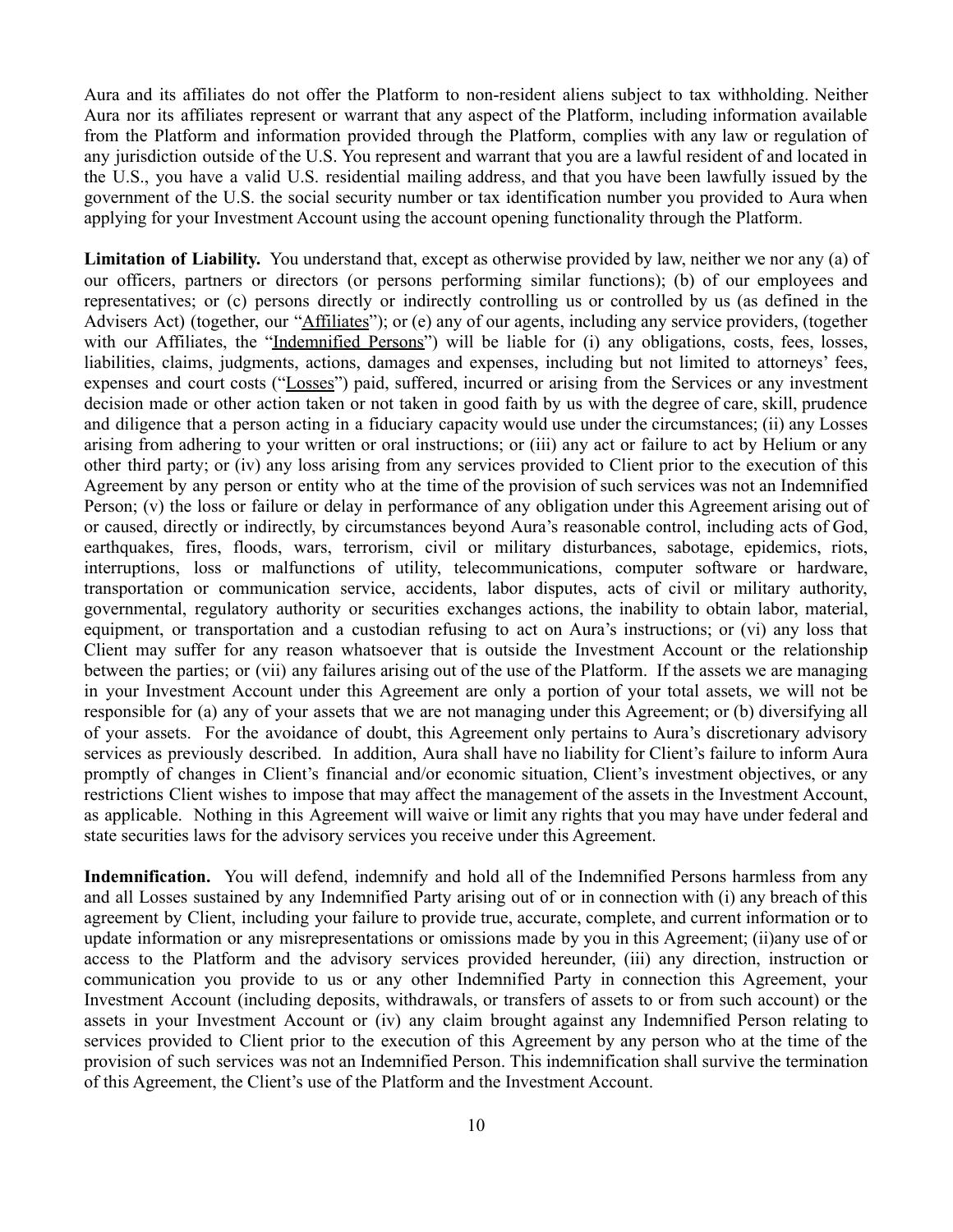Without limiting the generality of the foregoing, except where prohibited by applicable law, Aura and its Indemnified Persons will not be liable for any indirect, special, incidental, non-compensatory, punitive or consequential damages or other losses (regardless of whether such damages or other losses were reasonably foreseeable).

If Aura or any of its affiliates is served with levies, attachments, garnishments, summons, subpoenas, court orders, or other legal process which name you as debtor or otherwise, Aura or such affiliate shall be entitled to rely upon the representations, warranties, and statements made in such legal process. You hereby agree that Aura or any affiliate may respond to any such legal process in its own discretion without regard to jurisdiction or forward such legal process to the Custodian or such other party as may be appropriate. You hereby agree to hold harmless and indemnify Aura and its affiliates for any losses, expenses, and costs, including attorneys' fees, incurred as a result of responding to such legal process or forwarding such legal process to the appropriate entity.

If Aura or any affiliate receives written notice from a personal representative, executor or administrator purporting to represent your estate, Aura or such affiliate shall be entitled to rely on all figures supplied and representations made in such written notice if Aura or such affiliate is provided with letters of appointment bearing a duly recognized court seal without regard to jurisdiction.

**Non-Exclusivity.** You acknowledge that Aura renders investment advice to other clients. We and our Affiliates may take the same, similar, or different positions in specific investments for our other clients' and our own accounts, as we do for you. We have no obligation to purchase or sell, or to recommend for purchase or sale, any security which we or our Affiliates may purchase or sell for our other clients' and our own accounts. The Client agrees that Aura may give advice and act with respect to any of its other clients, which may differ from the advice given or the timing or nature of action taken with respect to the Client's Investment Account.

**Fiduciary Status.** Aura does not act as a "fiduciary" within the meaning of the Employee Retirement Income Security Act of 1974, as amended ("ERISA") with respect to either you or, if the Investment Account relates to the assets of an IRA, your IRA.

### **13. TERM AND TERMINATION.**

This Agreement becomes effective as of the date it is accepted by Aura, as evidenced in accordance with Aura's procedures and/or practices regarding account opening. The date your Investment Account is opened may or may not be the same effective date of this Agreement.

You agree that Aura and/or any of its affiliates or contractors may suspend the provision of services to you or delay, limit, restrict, or refuse any transaction for you at any time for any length of time without prior notice to you if Aura believes in good faith that such suspension or delay is necessary or appropriate: (i) to ensure compliance with, or to avoid, violating any law or regulation applicable to Aura or its affiliates or a transaction relating to the Platform; (ii) to comply with a request or guidance from a regulatory or law enforcement authority with jurisdiction over Aura or its affiliates or a transaction relating to the Platform; (iii) to avoid a loss to Aura or its affiliates (including if your payment of fees is 60 days or more overdue, except with respect to charges then under reasonable and good faith dispute); (iv) to remediate or otherwise address problems with technology; (v) due to interruptions in the access to or operation of any technology that Aura or its affiliates directly or indirectly uses in connection with the Platform; (vi) to prevent a breach or violation of any term, condition, or other provision of this Agreement; or (vii) to obtain from you any additional information that Aura in its reasonable discretion deems necessary for advisory services to be provided to you pursuant to this Agreement. Notwithstanding anything to the contrary in this Agreement,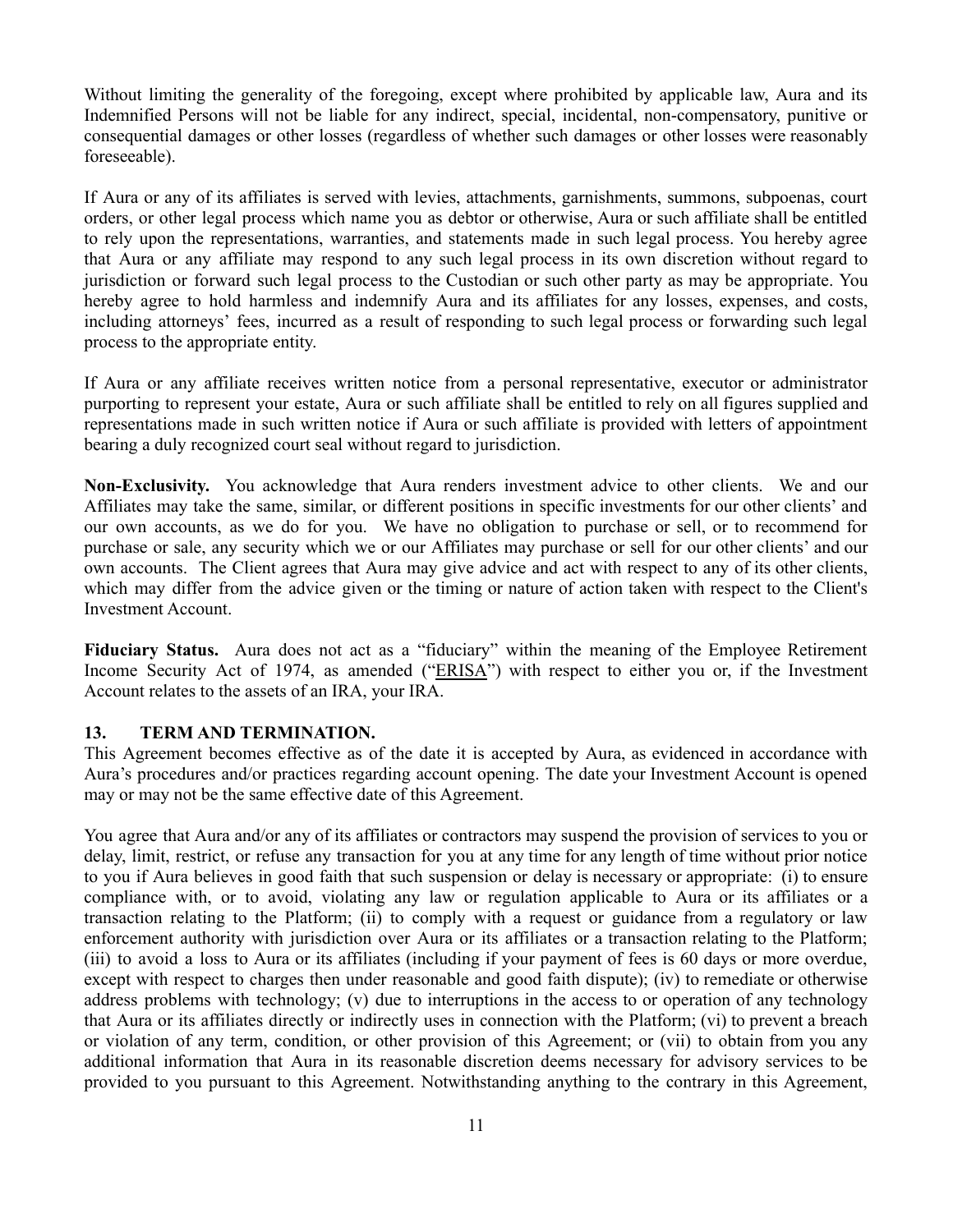Aura reserves the right, at any time and without notice, to delay or manage the trading of Client orders if Aura determines it is appropriate and consistent with its obligations under this Agreement.

You may terminate this Agreement at any time and the termination will be effective upon receipt of notification of the termination. You understand that Aura may also elect to terminate your Investment Account at any time, for any reason or no reason, in its sole discretion, upon notice to you, by email, by mail or other means of notification through the Platform. To the extent that the advisory relationship is terminated, you understand that all features and privileges associated with the Investment Account will be cancelled and cease.

Termination of this Agreement will not affect (a) the validity of any action previously taken under this Agreement; (b) liabilities or obligations from transactions initiated before termination of this Agreement; or (c) your obligation to pay us fees that have already been earned under this Agreement. If you terminate this Agreement, you will promptly pay us any unpaid but earned Advisory Fee, as appropriate.

If either you or Aura terminate your Investment Account, then the termination of your Investment Account will occur as follows:

- You will be deemed to have simultaneously terminated this Agreement and the Brokerage Agreement, unless otherwise agreed to by Aura or the Custodian, as applicable;
- The Custodian will, before closing your Investment Account, settle any purchases or sales pending when Aura sends or receives a request to close your Investment Account; and
- Aura and/or the Custodian will, before closing your Investment Account, deduct any unpaid fees.

If either Aura or you request to your Investment Account, you hereby authorize Aura to instruct the Custodian to sell all shares in your Investment Account and any distributions generated by such shares following such request, and to send the cash, less any portion of the Advisory Fee or other fees due, to either your address of record or the Funding Account connected to your Investment Account established with Aura. Notwithstanding the foregoing, if you explicitly request that shares be transferred to another custodian or broker-dealer, Aura will instruct the Custodian to transfer, in accordance with your instructions and subject to such new custodian or broker-dealer's policies and procedures with respect to fractional shares, the shares remaining after each of the following are paid for with the proceeds of a sale: (i) any withdrawals pending when the termination notice was received or sent by Aura; (ii) any unpaid fees or portion thereof due; (iii) the fees charged for processing the in-kind transfer to another custodian or broker-dealer; and (iv) any other fees due. You hereby acknowledge that, subject to the terms of the Brokerage Agreement, you may be required to provide additional instructions to the Custodian to obtain your cash or transfer your shares in the event of the termination of your Investment Account.

A Client's death, disability or incompetence will not automatically terminate or change the terms of this Agreement. However, your executor, guardian, attorney-in-fact or other authorized representative may terminate this Agreement by giving us proper written notice. We will not be responsible for any transfers, payments or other transactions in the Investment Account made at the direction of a former account holder or incapacitated account holder before we actually received and had a reasonable amount of time to act on such official written notice. Following receipt of an official written notice, we may require additional documents and reserve the right to retain the assets in and/or restrict transactions in the Investment Account in our sole discretion. Any former account holder and the estate of any deceased or incapacitated account holder will remain jointly and severally liable for any losses in the Investment Account arising out of or relating to transactions initiated before we actually received and had a reasonable amount of time to act on such official written notice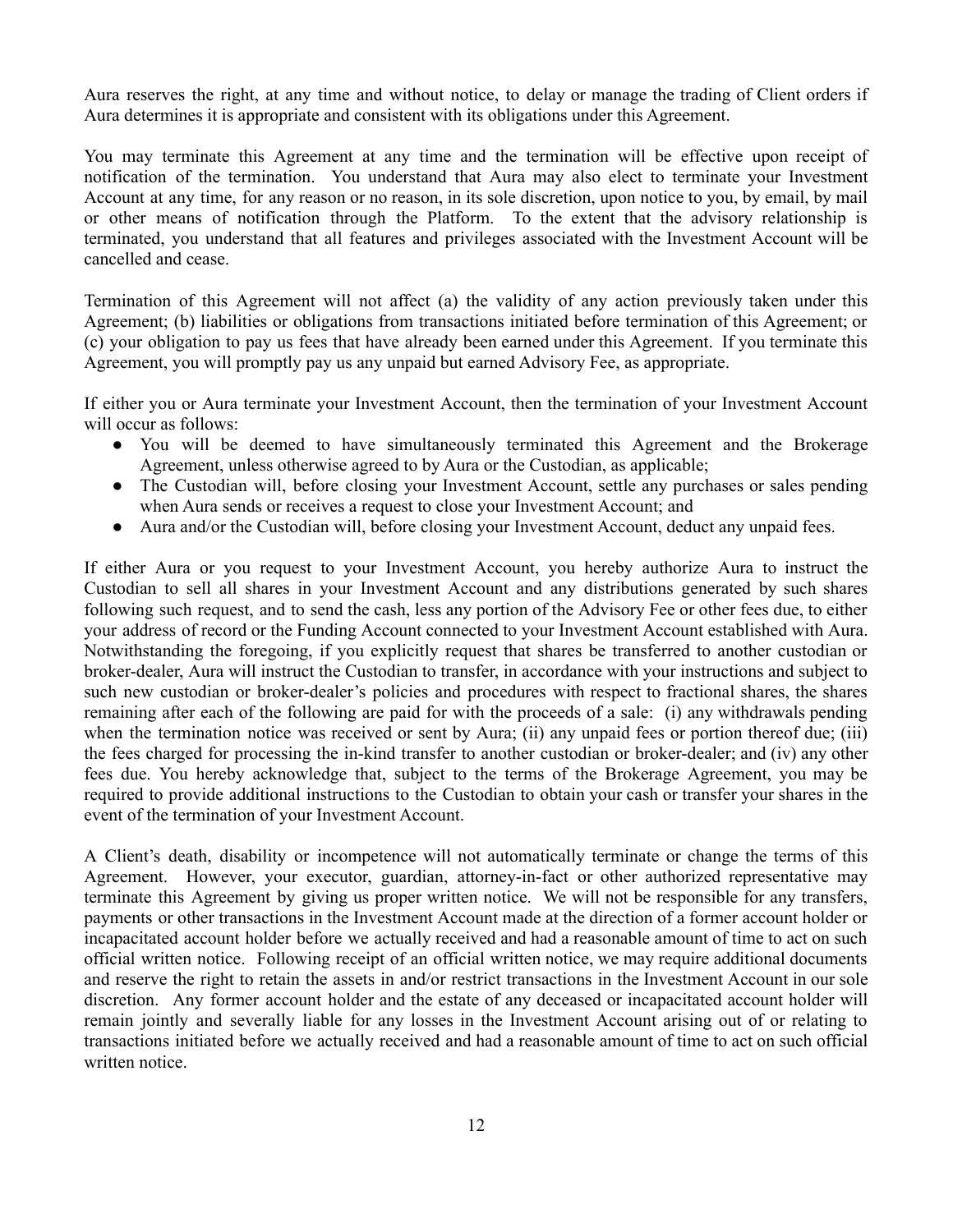# **14. LEGAL CAPACITY.**

If this Agreement is established by the undersigned Client, or the Client's authorized representative in a fiduciary capacity, the Client hereby certifies that he/she is legally empowered to enter into or perform this Agreement in such a capacity. The Client represents that he or she is over 18 years of age and no person shall use or attempt to use the Services unless he or she is over 18.

# **15. ENTIRE AGREEMENT AND AMENDMENTS.**

You acknowledge and agree that this Agreement, as it may be amended from time to time in accordance with its terms, constitutes the entire and final understanding with respect to the subject matter of the Agreement. You acknowledge and agree that this Agreement, and the terms and conditions contained herein, supersedes any prior Agreement or similar contracts you entered into with Aura.

Nothing in this Agreement shall be deemed waived or amended without the prior express written consent of Aura executed by a duly authorized representative of Aura. Aura may amend this Agreement from time to time by adding, revising, or deleting any terms or conditions, provided, that we will give you 30 calendar days' prior notice. Although Aura may email you about changes to this Agreement, the usual way for Aura to notify you of amendments is to post notice on the Platform, which will be available, subject to Aura's Terms of Use, for you to access, download, review, print, and retain.

You agree to check the Platform for new versions of this Agreement. You agree that, by keeping your Investment Account or using the Services provided through the Platform without objecting after Aura posts a new version of the Agreement, you will agree to and accept all terms and conditions of this Agreement as so amended.

You acknowledge that Aura will generally not be required to obtain your consent for any amendments to the Agreement or changes to the Platform. Any amendment or modification to this Agreement will be effective on the date determined in accordance with the terms and conditions discussed herein.

# **16. NOTICES AND COMMUNICATIONS.**

Our opening and maintaining your Investment Account is conditioned on your agreement to receive all notices, documents, and other information related to your account and investments electronically. You agree that when we send these email notices to you that they constitute delivery to you of the information or documents referred to in the email you provided, even if you do not actually access the information or documents on our Platform.

This consent will be effective immediately and will remain in effect unless revoked by you, as described in Section 23 below.

You agree to keep a working email address and will update your account information immediately if your email address or other contact information changes. If you do not maintain an email address that is working and accessible to us, and we believe we are required to provide you with paper notice or documents of particular matters or actions, and we do so, we may charge you the cost of such delivery. You acknowledge that you may incur costs (such as online service provider charges or printing costs) associated with the electronic delivery of information to you. To view PDF files, you will need to download the Adobe Acrobat Reader, which is provided for free from Adobe.

Any notice given to you in connection with this Agreement will be deemed delivered if personally delivered or sent by (i) U.S. mail, certified or registered, or overnight courier, postage prepaid with return receipt request, and addressed, if to you, at the address indicated in your Investment Account information, or (ii) electronically to the address to which your Investment Account communications are sent or (iii) posted to the Platform or Platform.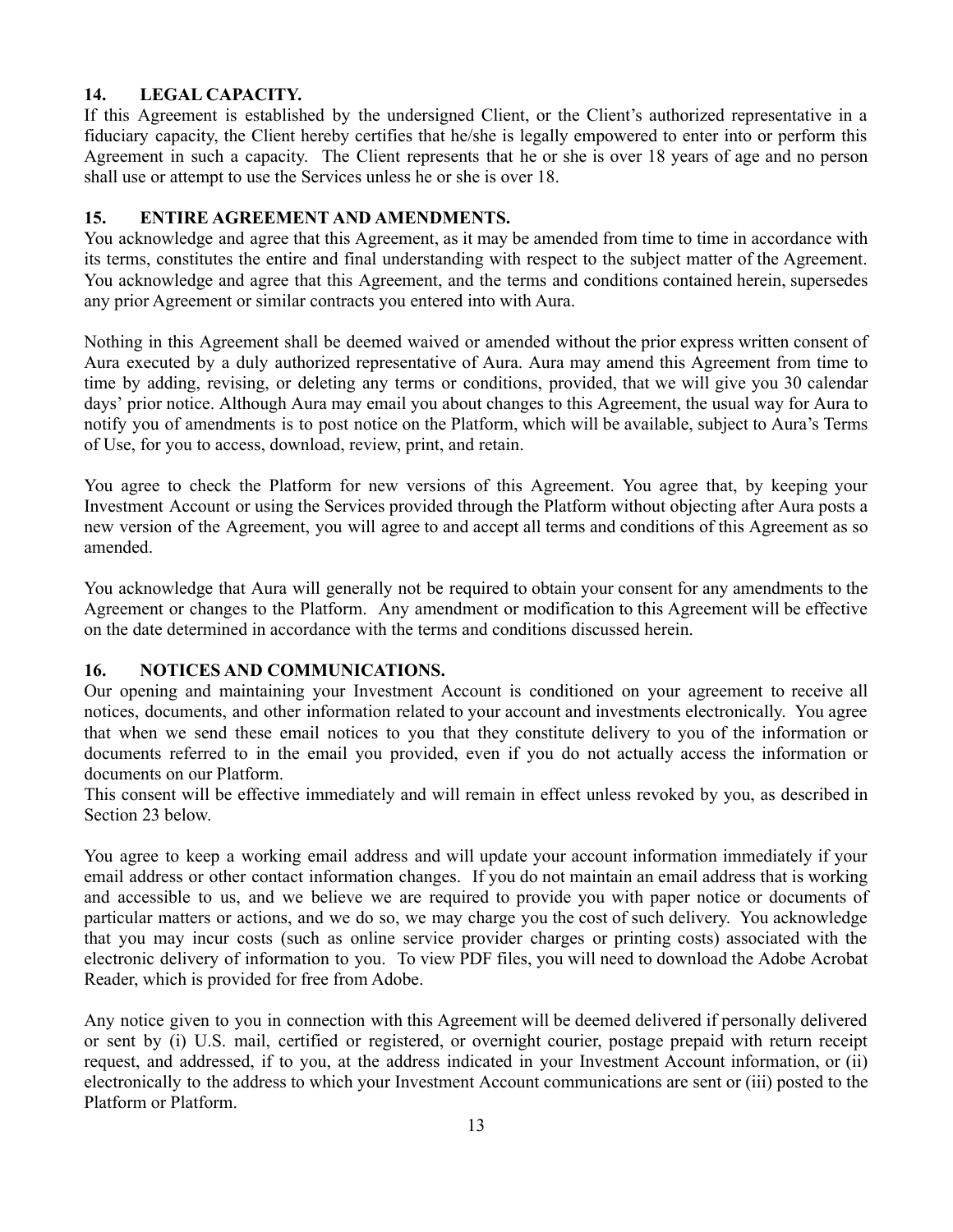## **17. TERMS OF USE.**

You acknowledge receipt of the Terms of Use at <https://www.iubenda.com/terms-and-conditions/81561130>, which apply to the Platform and your use of the Services offered through the Platform contemplated hereunder and agree to adhere to the Terms of Use throughout your participation in the Platform.

## **18. ASSIGNMENT OF AGREEMENT.**

You may not assign your rights or obligations under this Agreement without the prior express written consent of Aura. Aura shall not assign (within the meaning of the Advisers Act) its rights or obligations under this Agreement without your consent, provided however that you will be deemed to have consented to an assignment if you do not object to such assignment within 30 calendar days of being notified through the Platform or by email of any intent of Aura to assign such rights or obligations. You further agree that any reorganization, restructuring, or other transaction affecting the ownership of Aura will not be deemed to be an assignment (within the meaning of the Advisers Act) of this Agreement, so long as such reorganization, restructuring, or transaction does not result in a change of actual control or management.

### **19. MISCELLANEOUS.**

It is understood by the Client that Aura is licensed/registered with all of the appropriate regulatory jurisdictions that Aura believes it has a duty to be licensed/registered.

Headings in this Agreement are descriptive and for convenience only and shall not be construed as altering the scope of the rights and obligations created by this Agreement. Defined terms shall have their assigned meanings wherever used in this Agreement or any of the agreements governing your participation in the Platform, regardless of whether defined in this Agreement or used in the singular or the plural. Unless expressly provided otherwise, the word "including" shall be construed as introducing examples of a category without limiting such category and shall, therefore, be construed as if the word "including" were replaced with the phrase "including but not limited to" or "including without limitation."

No course of dealing between you and Aura, nor any delay by Aura in exercising any rights or remedies hereunder, shall be deemed to be a waiver of any such rights or remedies. Any waiver of such rights or remedies shall not be construed as a waiver of any other right or remedy. Any right or remedy may be exercised as often as Aura may determine in its sole discretion, and a waiver granted on one occasion shall not be construed as applying to any other occasion.

If any provision of this Agreement is deemed to be invalid or unenforceable or is prohibited by the laws of the state or jurisdiction where it is to be performed, this Agreement will be considered divisible as to such provision and such provision will be inoperative in such state or jurisdiction. The remaining provisions of this Agreement will be valid and binding and of full force and effect as though such provision was not included. Without limiting the foregoing, if any portion of the Arbitration Agreement set forth below is invalidated, such invalidation shall not invalidate the remaining portions of the Arbitration Agreement.

# **20. GOVERNING LAW.**

Except to the extent that it is preempted by federal law, the law of the State of Delaware (without regard for conflicts of law principles) will govern the construction, validity, and administration of this Agreement. However, nothing in this Agreement will be construed contrary to the Advisers Act. This Agreement will be governed by and construed in accordance with the laws of Delaware. Any action, suit or proceeding arising out of, under or in connection with this Agreement seeking an injunction or not otherwise submitted to arbitration pursuant to this Agreement will be brought and determined in the appropriate federal or state court in the state in which Aura's principal office is located at the time and in no other forum. The parties hereby irrevocably and unconditionally submit to the personal jurisdiction of such courts and agree to take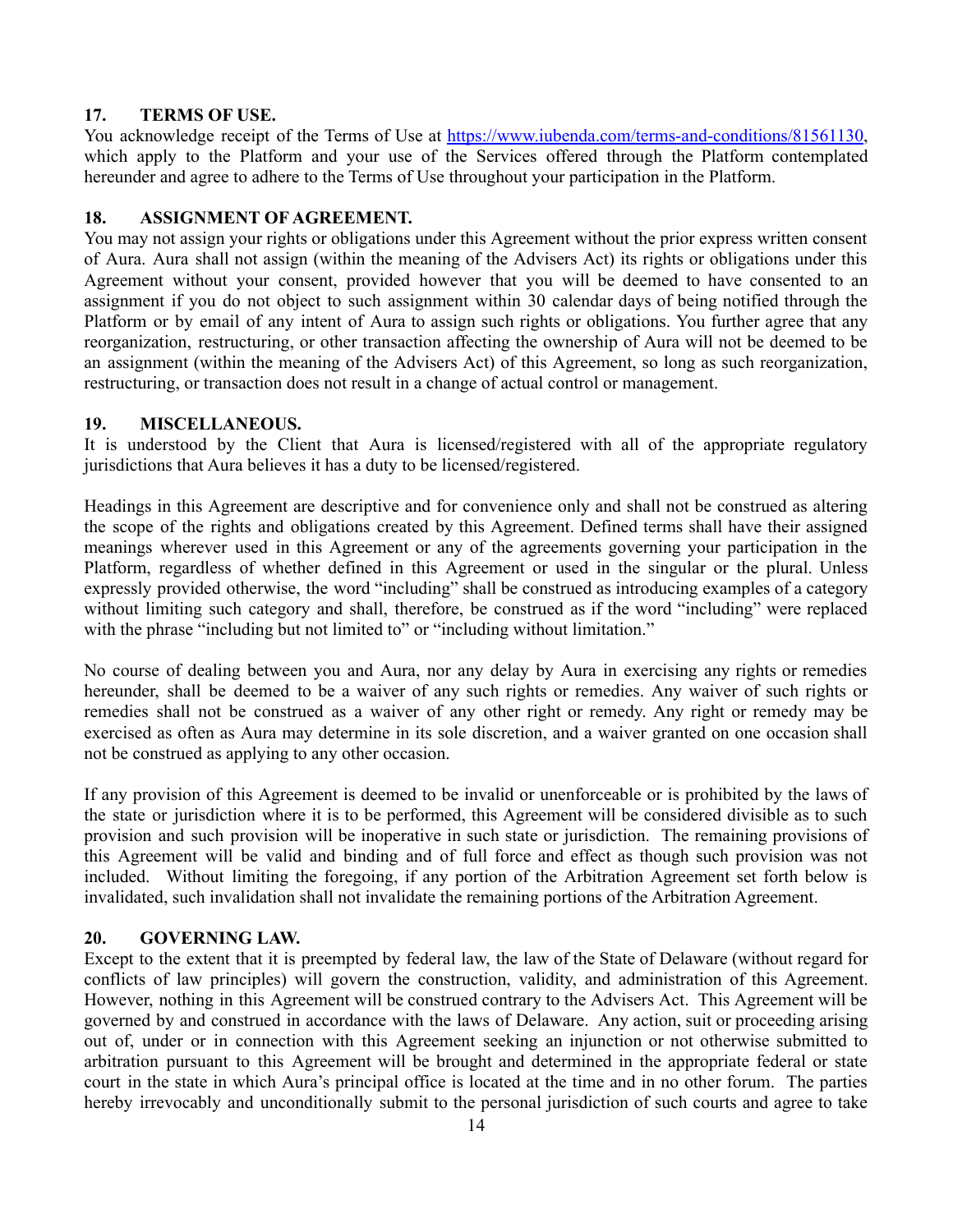any and all action necessary to submit to the jurisdiction of such courts in any such suit, action or proceeding arising out of or relating to this Agreement. No failure by us to exercise any right, power, or privilege will operate as a waiver thereof. No waiver of any breach of this Agreement by you will be deemed to be a waiver of any subsequent breach.

### 21. **ARBITRATION AGREEMENT.**

**THIS AGREEMENT CONTAINS AN ARBITRATION PROVISION. BY ENTERING INTO THIS AGREEMENT THE PARTIES AGREE AS FOLLOWS:**

- **● ALL PARTIES TO THIS AGREEMENT ARE GIVING UP THE RIGHT TO SUE EACH OTHER IN COURT, INCLUDING THE RIGHT TO A TRIAL BY JURY EXCEPT AS PROVIDED BY THE RULES OF THE ARBITRATION FORUM IN WHICH A CLAIM IS FILED;**
- **● ARBITRATION AWARDS ARE GENERALLY FINAL AND BINDING; A PARTY'S ABILITY TO HAVE A COURT REVERSE OR MODIFY AN ARBITRATION AWARD IS VERY LIMITED;**
- **● THE ABILITY OF THE PARTIES TO OBTAIN DOCUMENTS, WITNESS STATEMENTS AND OTHER DISCOVERY IS GENERALLY MORE LIMITED IN ARBITRATION THAN IN COURT PROCEEDINGS;**
- **● THE ARBITRATORS DO NOT HAVE TO EXPLAIN THE REASON(S) FOR THEIR AWARD EXCEPT IN VERY LIMITED CIRCUMSTANCES;**
- **● THE PANEL OF ARBITRATORS WILL TYPICALLY INCLUDE A MINORITY OF ARBITRATORS WHO WERE OR ARE AFFILIATED WITH THE SECURITIES INDUSTRY;**
- **● THE RULES OF SOME ARBITRATION FORUMS MAY IMPOSE TIME LIMITS FOR BRINGING A CLAIM IN ARBITRATION; AND**
- **● THE RULES OF THE ARBITRATION FORUM IN WHICH THE CLAIM IS FILED, AND ANY AMENDMENTS THERETO, SHALL BE INCORPORATED INTO THIS AGREEMENT.**

**THIS ARBITRATION PROVISION SHOULD BE READ IN CONJUNCTION WITH THE DISCLOSURES IN THIS AGREEMENT. ANY AND ALL CONTROVERSIES, DISPUTES OR CLAIMS BETWEEN AURA AND THE CLIENT OR THEIR REPRESENTATIVES, EMPLOYEES, DIRECTORS, OFFICERS, OR CONTROL PERSONS, ARISING OUT OF, IN CONNECTION WITH, FROM, OR WITH RESPECT TO (a) ANY PROVISIONS OF OR THE VALIDITY OF THIS AGREEMENT OR OTHER AGREEMENTS RELATING TO YOUR PARTICIPATION IN THE PLATFORM, (b) THE RELATIONSHIP OF THE PARTIES HERETO, OR (c) ANY CONTROVERSY ARISING OUT OF AURA'S BUSINESS OR THE CLIENT'S INVESTMENT ACCOUNT (COLLECTIVELY, "CLAIMS"), SHALL BE CONDUCTED SOLELY BY ARBITRATION PURSUANT TO THE RULES THEN IN EFFECT OF THE AMERICAN ARBITRATION ASSOCIATION.**

**ARBITRATION MUST BE COMMENCED BY SERVICE OF A WRITTEN DEMAND FOR ARBITRATION OR A WRITTEN NOTICE OF INTENTION TO ARBITRATE UPON THE OTHER PARTY. THE DECISION AND AWARD OF THE ARBITRATOR(S) SHALL BE CONCLUSIVE AND BINDING UPON ALL PARTIES, AND ANY JUDGMENT UPON ANY AWARD RENDERED MAY BE ENTERED IN A COURT HAVING JURISDICTION THEREOF, AND NEITHER PARTY SHALL OPPOSE SUCH ENTRY. ANY SUCH ARBITRATION SHALL BE HELD IN SAN FRANCSICO, CALIFORNIA.**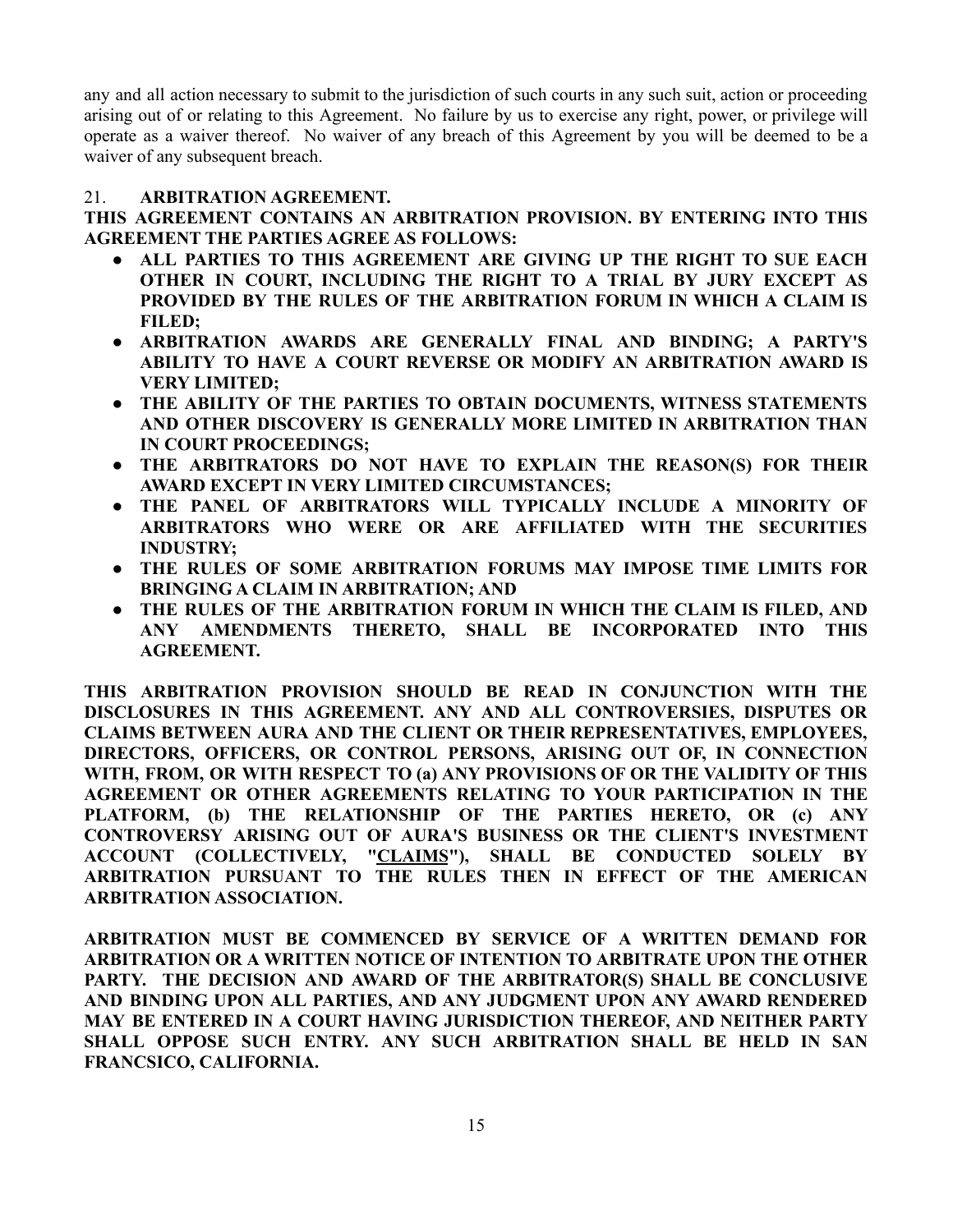# **THE PARTIES AGREE THAT THERE SHALL BE NO RIGHT OR AUTHORITY FOR ANY CLAIMS TO BE ARBITRATED ON A CLASS ACTION BASIS, AND THE CLIENT EXPRESSLY WAIVES ANY RIGHT TO BRING A CLASS ACTION LAWSUIT OR ARBITRATION AGAINST AURA OR ITS REPRESENTATIVES, EMPLOYEES, DIRECTORS, OFFICERS, OR CONTROL PERSONS WITH RESPECT TO ANY CLAIMS.**

**Notwithstanding the foregoing or anything to the contrary in this Agreement, in no way shall this Agreement constitute a waiver or limitation of rights that the Client may have under federal or state** securities laws to pursue a remedy by other means if and to the extent such laws guaranty such right to **the Client and do not permit the waiver thereof.**

#### **22. ELECTRONIC DELIVERY OF DOCUMENTS.**

The Platform is an electronically based service. By accepting this Agreement when you click "I Agree," we are obtaining your informed consent to electronic delivery of all notices and communications relating to your Investment Account to an e-mail address that you provided. This includes all notices, disclosures, regulatory communications (including privacy notices) and other information, documents, data and records regarding your Investment Account ("Account Communications").

You may revoke your consent to electronic delivery of Account Communications by providing notice in accordance with Section 16 of this Agreement, and such revocation will be effective upon successful completion of its processing by Aura. You understand that if you revoke or restrict your consent to electronic delivery of Account Communications or request paper delivery, Aura, at its discretion, may (i) terminate this agreement and/or close your Investment Account or (ii) charge you for the cost of the delivery of Account Communications that would otherwise be delivered to you electronically. Neither your revocation of consent to electronic delivery, your request for paper delivery, nor Aura's delivery of paper copies of Account Communications will affect the legal effectiveness or validity of any electronic communication provided while your consent was in effect. All e-mail notifications of Account Communications will be sent to your e-mail address of record. You acknowledge that the Internet is not a secure network and that communications transmitted over the Internet may be accessed by unauthorized or unintended third parties. Due to security risks, you will not send any sensitive information, such as account numbers or passwords, in an unencrypted email.

E-mails on rare occasions may fail to transmit properly. You agree that, solely for your records, you can download and save or print the Account Communications you receive via electronic delivery.

This consent is effective upon the execution of this Agreement and will remain in effect unless and until you revoke your consent to electronic delivery. You understand that it may take up to three (3) business days to process a revocation of consent to electronic delivery, and you may receive electronic notifications in the interim.

Potential costs associated with electronic delivery of Account Communications include charges from Internet access providers and telephone companies, and such charges are borne solely by you. Aura does not charge additional online access fees for receiving electronic delivery of Account Communications. You understand that to receive electronic deliveries, you must have Internet access, a valid e-mail address with sufficient storage space, the ability to download documents as Aura may specify and to which you have access and a printer or other device to download and print or save any information you may wish to retain.

You acknowledge that you have, and will continue to have and maintain, Internet access and a valid e-mail address with characteristics as described in this paragraph, and you are able to receive electronic deliveries as